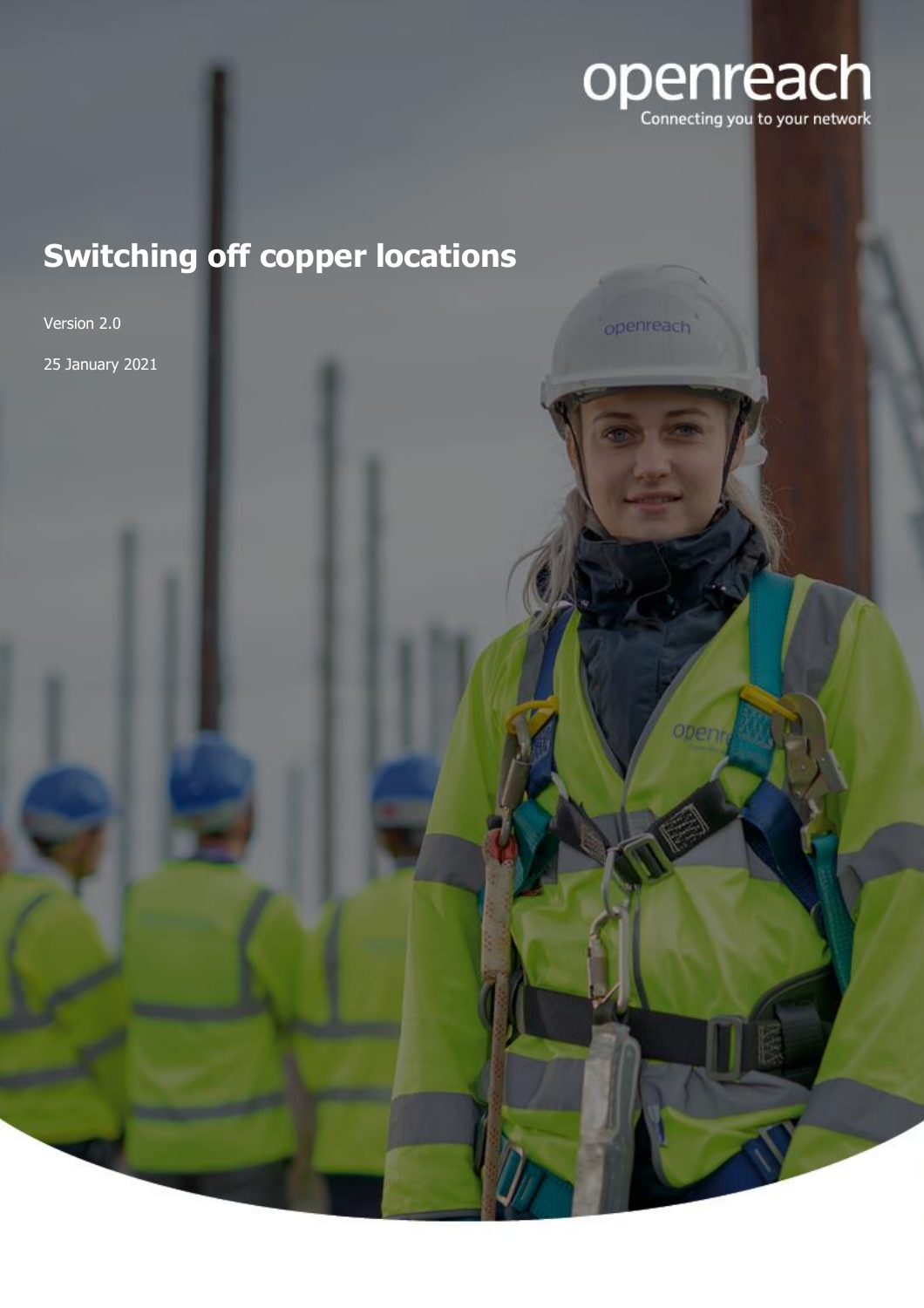| <b>Exchange Name</b>       | <b>Exchange Location</b>  | <b>Exchange Code</b> | Date when we'll stop<br>selling copper lines |
|----------------------------|---------------------------|----------------------|----------------------------------------------|
| Abbeyhill                  | City of Edinburgh         | <b>ESABB</b>         | 29-Jun-21                                    |
| Achnasheen                 | Highland                  | <b>NSASN</b>         | 29-Jun-21                                    |
| <b>Allestree Park</b>      | Derby                     | <b>EMALLES</b>       | 29-Jun-21                                    |
| Altnaharra                 | Highland                  | <b>NSALT</b>         | 29-Jun-21                                    |
| Anstruther                 | Fife                      | <b>ESANS</b>         | 25-Jan-22                                    |
| Arley                      | Cheshire West and Chester | <b>MRARL</b>         | 29-Jun-21                                    |
| Armagh                     | Armagh                    | <b>NIAM</b>          | 05-Oct-21                                    |
| <b>Aughton Green</b>       | <b>West Lancashire</b>    | <b>LVAUG</b>         | 25-Jan-22                                    |
| Aultguish                  | Highland                  | <b>NSALG</b>         | 29-Jun-21                                    |
| Balby                      | Doncaster                 | <b>SLBAL</b>         | 25-Jan-22                                    |
| Bangor                     | Newtownards & Bangor      | <b>NIBA</b>          | 05-Oct-21                                    |
| Barry                      | Vale of Glamorgan         | <b>SWCFK</b>         | 05-Oct-21                                    |
| Be/Ballysillan             | <b>Belfast</b>            | <b>NIBYS</b>         | 29-Jun-21                                    |
| Be/City                    | <b>Belfast</b>            | <b>NICTY</b>         | 29-Jun-21                                    |
| Beacon                     | Birmingham                | <b>CMBEAC</b>        | 29-Jun-21                                    |
| Bearwood                   | Birmingham                | <b>CMBEAR</b>        | 29-Jun-21                                    |
| <b>Belfast Balmoral</b>    | <b>Belfast</b>            | <b>NIBML</b>         | 29-Jun-21                                    |
| Belfast Cregagh            | <b>Belfast</b>            | <b>NICRG</b>         | 29-Jun-21                                    |
| <b>Belfast East</b>        | <b>Belfast</b>            | <b>NIEAS</b>         | 29-Jun-21                                    |
| <b>Belfast Fortwilliam</b> | <b>Belfast</b>            | <b>NIFWM</b>         | 29-Jun-21                                    |
| <b>Belfast Knock</b>       | <b>Belfast</b>            | <b>NIKNK</b>         | 29-Jun-21                                    |
| <b>Belfast Malone</b>      | <b>Belfast</b>            | <b>NIMAL</b>         | 29-Jun-21                                    |
| <b>Belfast North</b>       | <b>Belfast</b>            | <b>NINTH</b>         | 29-Jun-21                                    |
| Belfast Ormeau             | <b>Belfast</b>            | <b>NIORM</b>         | 29-Jun-21                                    |
| <b>Belfast Stormont</b>    | <b>Belfast</b>            | <b>NISTM</b>         | 29-Jun-21                                    |
| <b>Belsay</b>              | Northumberland            | <b>NEBLS</b>         | 29-Jun-21                                    |
| Benton                     | North Tyneside            | <b>NEB</b>           | 05-Oct-21                                    |
| Betchworth                 | Mole Valley               | <b>LSBET</b>         | 25-Jan-22                                    |
| Billericay                 | Basildon                  | <b>EABCY</b>         | 25-Jan-22                                    |
| <b>Binley</b>              | Coventry                  | <b>CMBIN</b>         | 25-Jan-22                                    |
| Birchfield                 | Birmingham                | <b>CMBIR</b>         | 29-Jun-21                                    |
| Birkenhead                 | Wirral                    | <b>LVBIR</b>         | 25-Jan-22                                    |
| Bishopsworth               | Bristol, City of          | <b>SSBIS</b>         | 29-Jun-21                                    |
| Bontddu                    | Gwynedd                   | <b>WNBON</b>         | 29-Jun-21                                    |
| Bonvilston                 | Vale of Glamorgan         | <b>SWBJY</b>         | 29-Jun-21                                    |
| Boreham                    | Chelmsford                | <b>EABOR</b>         | 29-Jun-21                                    |
| Boreland                   | Dumfries and Galloway     | <b>WSBOR</b>         | 29-Jun-21                                    |
| Bow                        | Mid Devon                 | <b>WWBOW</b>         | 05-Oct-21                                    |
| Brentwood                  | Brentwood                 | <b>EABRW</b>         | 05-Oct-21                                    |
| <b>Bridgemere</b>          | Cheshire East             | <b>WMBGM</b>         | 29-Jun-21                                    |
| <b>Broadstairs</b>         | Thanet                    | <b>NDBRO</b>         | 05-Oct-21                                    |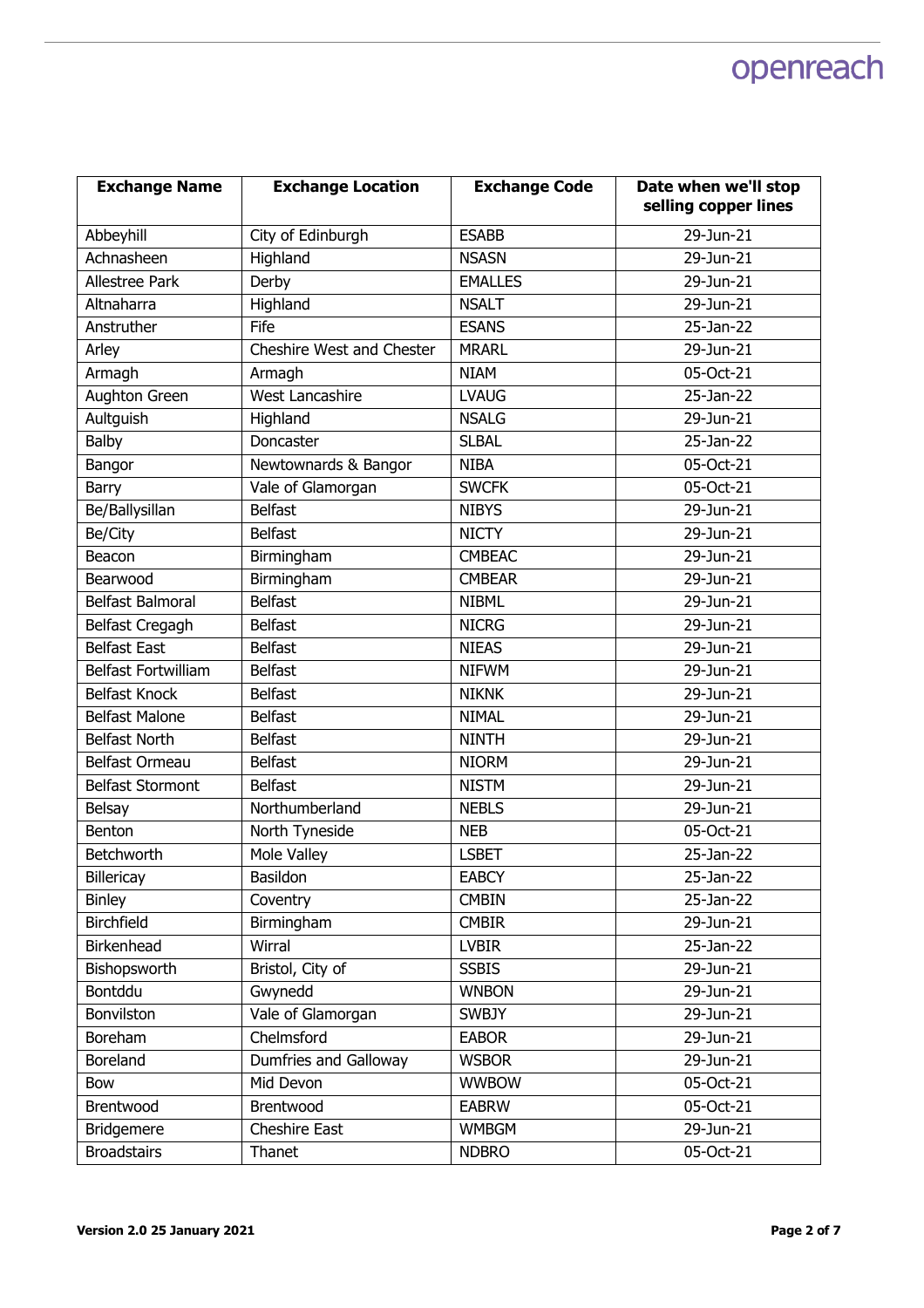| <b>Exchange Name</b> | <b>Exchange Location</b> | <b>Exchange Code</b> | Date when we'll stop |
|----------------------|--------------------------|----------------------|----------------------|
|                      |                          |                      | selling copper lines |
| <b>Brock</b>         | Wyre                     | <b>LCBRC</b>         | 25-Jan-22            |
| Bromsgrove           | Bromsgrove               | <b>WMBPZ</b>         | 05-Oct-21            |
| Broxburn             | West Lothian             | <b>ESBRO</b>         | 05-Oct-21            |
| <b>Bungay</b>        | Waveney                  | <b>EABGY</b>         | 25-Jan-22            |
| <b>Burgh Heath</b>   | Reigate and Banstead     | <b>LSBURH</b>        | 29-Jun-21            |
| Burleygate           | Herefordshire, County of | <b>WNBGT</b>         | 29-Jun-21            |
| Burscough            | <b>West Lancashire</b>   | <b>LCBUS</b>         | 25-Jan-22            |
| Caergwrle            | Flintshire               | <b>WNCAG</b>         | 29-Jun-21            |
| Campsie              | Derry-Londonderry        | <b>NICSI</b>         | 25-Jan-22            |
| Canon Pyon           | Herefordshire, County of | <b>WNCP</b>          | 29-Jun-21            |
| Cantley              | Doncaster                | <b>SLCLY</b>         | 29-Jun-21            |
| Canworthy Water      | Cornwall                 | <b>WWCANW</b>        | 29-Jun-21            |
| Capheaton            | Northumberland           | <b>NECAP</b>         | 05-Oct-21            |
| Cardinham            | Cornwall                 | <b>WWCARD</b>        | 05-Oct-21            |
| Carrickfergus        | Carrickfergus            | <b>NIC</b>           | 25-Jan-22            |
| Carryduff            | Northern Ireland         | <b>NICF</b>          | 29-Jun-21            |
| Castledawson         | Castledawson             | <b>NICD</b>          | 25-Jan-22            |
| Catforth             | Preston                  | <b>LCCAT</b>         | 29-Jun-21            |
| Caxton               | South Cambridgeshire     | <b>EACAX</b>         | 05-Oct-21            |
| Chapeltown           | Leeds                    | <b>MYCHA</b>         | 25-Jan-22            |
| Cheylesmore          | Coventry                 | <b>CMCHEY</b>        | 05-Oct-21            |
| Childwall            | Liverpool                | <b>LVCHI</b>         | 29-Jun-21            |
| Chineham             | Basingstoke and Deane    | <b>THCHN</b>         | 29-Jun-21            |
| Chorleywood          | <b>Three Rivers</b>      | <b>LWCHO</b>         | 25-Jan-22            |
| Chwilog              | Gwynedd                  | <b>WNCHW</b>         | 25-Jan-22            |
| Claughton            | Wirral                   | <b>LVCLA</b>         | 29-Jun-21            |
| Clitheroe            | Ribble Valley            | <b>LCCLR</b>         | 25-Jan-22            |
| Coads Green          | Cornwall                 | <b>WWCOAD</b>        | 29-Jun-21            |
| Comber               | Newtownards & Bangor     | <b>NICR</b>          | 25-Jan-22            |
| Congleton            | Cheshire East            | <b>MRCON</b>         | 25-Jan-22            |
| Corstorphine         | City of Edinburgh        | <b>ESCOR</b>         | 29-Jun-21            |
| Cranfield            | Central Bedfordshire     | <b>SMCR</b>          | 29-Jun-21            |
| Cressington          | Liverpool                | <b>LVCRE</b>         | 29-Jun-21            |
| Crook                | County Durham            | <b>NECR</b>          | 25-Jan-22            |
| Crookham             | Northumberland           | <b>ESCRO</b>         | 29-Jun-21            |
| Cross                | Derry-Londonderry        | <b>NICRS</b>         | 25-Jan-22            |
| Crossgates           | Leeds                    | <b>MYCSG</b>         | 25-Jan-22            |
| Crosthwaite          | South Lakeland           | <b>LCCHE</b>         | 29-Jun-21            |
| Croston              | Chorley                  | <b>LCCRS</b>         | 25-Jan-22            |
| Dagenham             | Greater London           | <b>LNDAG</b>         | 29-Jun-21            |
| Daviot               | Highland                 | <b>NSDAV</b>         | $29$ -Jun- $21$      |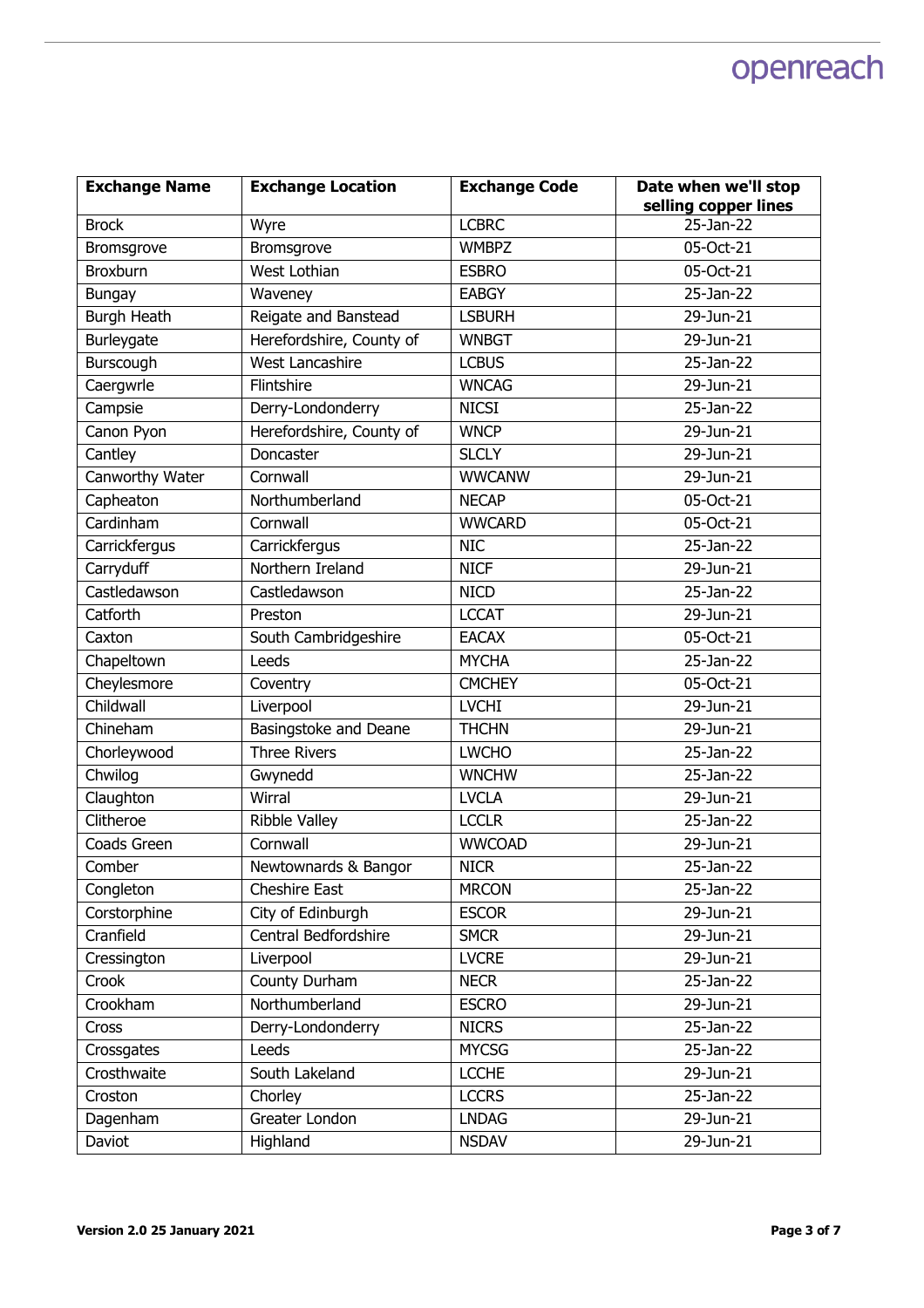| <b>Exchange Name</b> | <b>Exchange Location</b>  | <b>Exchange Code</b> | Date when we'll stop<br>selling copper lines |
|----------------------|---------------------------|----------------------|----------------------------------------------|
| Deddington           | Cherwell                  | <b>SMDD</b>          | 29-Jun-21                                    |
| Doncaster            | Doncaster                 | <b>SLDC</b>          | 05-Oct-21                                    |
| Doncaster North      | Doncaster                 | <b>SLDCN</b>         | 05-Oct-21                                    |
| Dundonald            | <b>Belfast</b>            | <b>NIDLD</b>         | 29-Jun-21                                    |
| Dundrum              | Dundrum                   | <b>NIDR</b>          | 25-Jan-22                                    |
| Dutton Diffeth       | Wrexham                   | <b>WNDD</b>          | 05-Oct-21                                    |
| Earlsdon             | Coventry                  | <b>CMEARD</b>        | 29-Jun-21                                    |
| East Marden          | Chichester                | <b>SDSTMRD</b>       | 29-Jun-21                                    |
| Eastham              | Wirral                    | <b>LVEAS</b>         | 05-Oct-21                                    |
| <b>Eccles</b>        | <b>Greater Manchester</b> | <b>MRECC</b>         | 29-Jun-21                                    |
| Edwalton             | Rushcliffe                | <b>EMEDWAL</b>       | 05-Oct-21                                    |
| Epsom                | Epsom and Ewell           | <b>LSEPSM</b>        | 25-Jan-22                                    |
| Ewell                | Epsom and Ewell           | <b>LSEWE</b>         | 29-Jun-21                                    |
| Failsworth           | <b>Greater Manchester</b> | <b>MRFAI</b>         | 29-Jun-21                                    |
| Fleetwood            | Wyre                      | <b>LCFLW</b>         | 25-Jan-22                                    |
| Flockton             | <b>Kirklees</b>           | <b>MYFLO</b>         | $29$ -Jun-21                                 |
| Formby               | Sefton                    | <b>LCFOM</b>         | 25-Jan-22                                    |
| <b>Gants Hill</b>    | Greater London            | <b>LNGHL</b>         | 29-Jun-21                                    |
| Gateacre             | Liverpool                 | <b>LVGAT</b>         | $29$ -Jun- $21$                              |
| Gedling              | Gedling                   | <b>EMGDDLI</b>       | 29-Jun-21                                    |
| Glendale             | Highland                  | <b>NSGDL</b>         | 05-Oct-21                                    |
| Gosforth             | Newcastle upon Tyne       | <b>NEGF</b>          | 29-Jun-21                                    |
| Great Bernera        | Eilean Siar               | <b>NSGRE</b>         | 29-Jun-21                                    |
| <b>Great Crosby</b>  | Sefton                    | <b>LVGRE</b>         | 29-Jun-21                                    |
| Halkyn               | Flintshire                | <b>WNHAL</b>         | 05-Oct-21                                    |
| Harborne             | Birmingham                | <b>CMHARBO</b>       | 29-Jun-21                                    |
| Hardingstone         | Northampton               | <b>EMHARDI</b>       | 25-Jan-22                                    |
| <b>Harehills</b>     | Leeds                     | <b>MYHHL</b>         | 29-Jun-21                                    |
| Harewood End         | Herefordshire, County of  | <b>WNHAE</b>         | 29-Jun-21                                    |
| Hartburn             | Northumberland            | <b>NEHR</b>          | 05-Oct-21                                    |
| Hatch End            | <b>Three Rivers</b>       | <b>LWHAT</b>         | 29-Jun-21                                    |
| Haydon Wick          | Swindon                   | <b>SSHYW</b>         | 05-Oct-21                                    |
| Headingley           | Leeds                     | <b>MYHEA</b>         | 29-Jun-21                                    |
| Hepple               | Northumberland            | <b>NEHPL</b>         | 05-Oct-21                                    |
| Heriot               | Scottish Borders          | <b>ESHER</b>         | 05-Oct-21                                    |
| Highbury             | Birmingham                | <b>CMHIGH</b>        | 29-Jun-21                                    |
| Horsforth            | Leeds                     | <b>MYHSF</b>         | 29-Jun-21                                    |
| How Caple            | Herefordshire, County of  | <b>WNHCP</b>         | 05-Oct-21                                    |
| Hulme Hall           | Greater Manchester        | <b>MRHUL</b>         | 29-Jun-21                                    |
| <b>Ilford North</b>  | Greater London            | <b>LNILN</b>         | 05-Oct-21                                    |
| Kentford             | Forest Heath              | <b>EAKEN</b>         | 29-Jun-21                                    |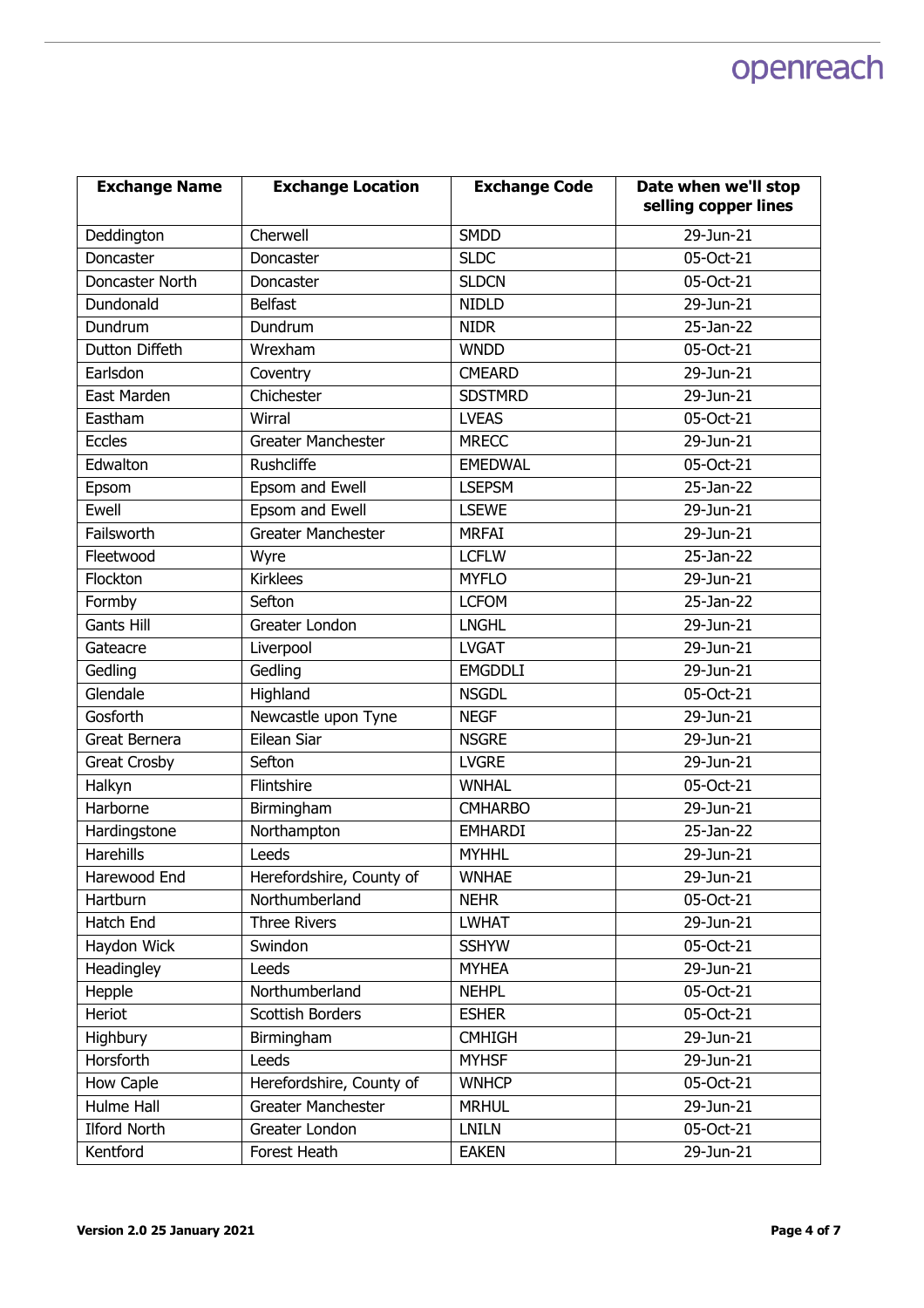| <b>Exchange Name</b>    | <b>Exchange Location</b>  | <b>Exchange Code</b> | Date when we'll stop |
|-------------------------|---------------------------|----------------------|----------------------|
|                         |                           |                      | selling copper lines |
| Kenton Road             | Greater London            | <b>LWKROA</b>        | 29-Jun-21            |
| Keresley                | Coventry                  | <b>CMKER</b>         | 29-Jun-21            |
| Kilmarnock              | East Ayrshire             | <b>WSKIL</b>         | 29-Jun-21            |
| Kirkburton              | <b>Kirklees</b>           | <b>MYKKB</b>         | 25-Jan-22            |
| Lanreath                | Cornwall                  | <b>WWLANR</b>        | 29-Jun-21            |
| Lempitlaw               | <b>Scottish Borders</b>   | <b>ESLEM</b>         | 29-Jun-21            |
| Lillingstonedayrell     | Aylesbury Vale            | <b>SMLD</b>          | 05-Oct-21            |
| Linstead                | <b>Suffolk Coastal</b>    | <b>EALIN</b>         | 05-Oct-21            |
| Llandegla               | Denbighshire              | <b>WNLDA</b>         | 29-Jun-21            |
| Llanfaethlu             | Isle of Anglesey          | <b>WNLFU</b>         | 05-Oct-21            |
| Longridge               | <b>Ribble Valley</b>      | <b>LCLON</b>         | 05-Oct-21            |
| Lundin Links            | Fife                      | <b>ESLUN</b>         | 25-Jan-22            |
| Lurgan                  | Craigavon                 | <b>NILG</b>          | 05-Oct-21            |
| Mayals                  | Swansea                   | <b>SWMYS</b>         | 29-Jun-21            |
| <b>Merton Park</b>      | Greater London            | <b>LSMEPK</b>        | 29-Jun-21            |
| Mickle Trafford         | Cheshire West and Chester | <b>WNMT</b>          | 29-Jun-21            |
| Molesey                 | Greater London            | <b>LSMOL</b>         | 25-Jan-22            |
| Moortown                | Leeds                     | <b>MYMOO</b>         | 25-Jan-22            |
| Morley                  | Leeds                     | <b>MYMOR</b>         | 29-Jun-21            |
| Mountwood               | Wirral                    | <b>LVMOU</b>         | 05-Oct-21            |
| <b>Neston</b>           | Cheshire West and Chester | <b>LVNES</b>         | 25-Jan-22            |
| Newtonards              | Newtownards & Bangor      | <b>NINTS</b>         | 05-Oct-21            |
| North                   | Bristol, City of          | <b>SSNOR</b>         | 25-Jan-22            |
| Okehampton              | West Devon                | <b>WWOKEH</b>        | 25-Jan-22            |
| Olney                   | Milton Keynes             | <b>SMOY</b>          | 25-Jan-22            |
| Orpington               | Greater London            | <b>LSORP</b>         | 05-Oct-21            |
| <b>Otterham Station</b> | Cornwall                  | <b>WWOSTN</b>        | 29-Jun-21            |
| Padstow                 | Cornwall                  | <b>WWPADS</b>        | 29-Jun-21            |
| Parbold                 | <b>West Lancashire</b>    | <b>LCPAR</b>         | 29-Jun-21            |
| Peartree                | Derby                     | <b>EMPRTRE</b>       | 25-Jan-22            |
| Penzance                | Cornwall                  | <b>WWPENZ</b>        | 05-Oct-21            |
| Pinhoe                  | Exeter                    | <b>WWPINH</b>        | 29-Jun-21            |
| Portadown               | Craigavon                 | <b>NIPO</b>          | 05-Oct-21            |
| Portavogie              | Portavogie                | <b>NIPVE</b>         | 25-Jan-22            |
| Portstewart             | Portstewart               | <b>NIPS</b>          | 25-Jan-22            |
| Prestwich               | Greater Manchester        | <b>MRPRE</b>         | 29-Jun-21            |
| Radcliffe               | <b>Greater Manchester</b> | <b>MRRAD</b>         | 29-Jun-21            |
| Radford                 | Coventry                  | <b>CMRAD</b>         | 29-Jun-21            |
| Rickmansworth           | <b>Three Rivers</b>       | LWRIC                | 05-Oct-21            |
| Ringford                | Dumfries and Galloway     | <b>WSRIN</b>         | 29-Jun-21            |
| Rock Ferry              | Wirral                    | <b>LVROC</b>         | 29-Jun-21            |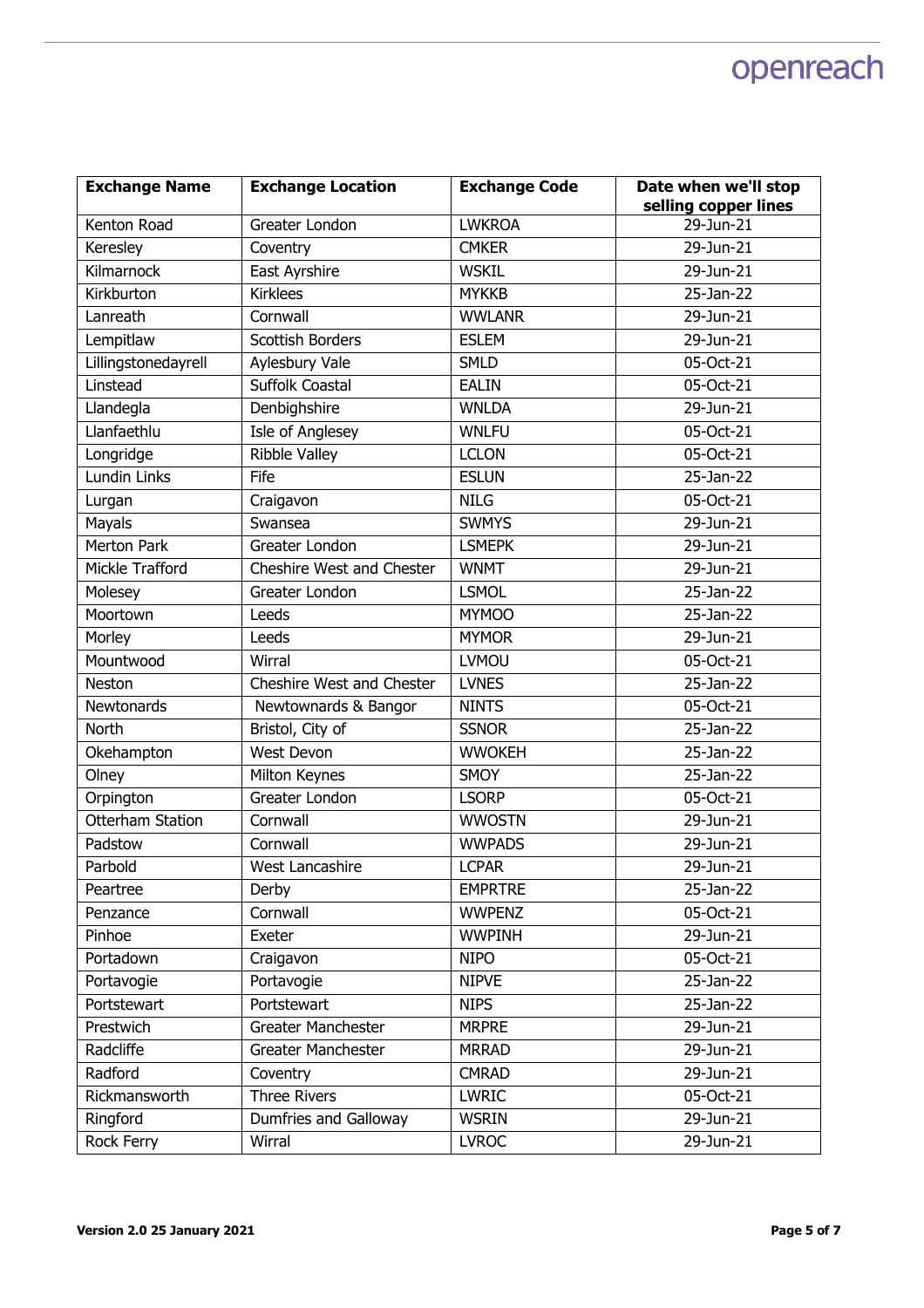| <b>Exchange Name</b> | <b>Exchange Location</b>  | <b>Exchange Code</b> | Date when we'll stop |
|----------------------|---------------------------|----------------------|----------------------|
|                      |                           |                      | selling copper lines |
| Rufford              | West Lancashire           | <b>LCRUF</b>         | 25-Jan-22            |
| Rumford              | Cornwall                  | <b>WWRUMF</b>        | 29-Jun-21            |
| Salisbury            | Wiltshire                 | <b>STSALIS</b>       | 01-Dec-20            |
| Saxmundham           | Suffolk Coastal           | <b>EASXM</b>         | 05-Oct-21            |
| Sefton Park          | Liverpool                 | <b>LVSEF</b>         | 29-Jun-21            |
| Sheering             | <b>Epping Forest</b>      | <b>EASHR</b>         | 25-Jan-22            |
| Sheldon              | Birmingham                | <b>CMSHEL</b>        | 29-Jun-21            |
| Sherwood             | Nottingham                | <b>EMSHRWO</b>       | 29-Jun-21            |
| Shirley              | Solihull                  | <b>CMSHI</b>         | 25-Jan-22            |
| Solihull             | Solihull                  | <b>CMSOL</b>         | 29-Jun-21            |
| South                | Bristol, City of          | SSSOU                | 29-Jun-21            |
| Southminster         | Maldon                    | <b>EASMN</b>         | 25-Jan-22            |
| Southwick            | Dumfries and Galloway     | <b>WSSOK</b>         | 29-Jun-21            |
| Springfield          | Birmingham                | <b>CMSPR</b>         | 29-Jun-21            |
| St Buryan            | Cornwall                  | <b>WWSBUR</b>        | 29-Jun-21            |
| Stanecastle          | North Ayrshire            | <b>WSIRS</b>         | 05-Oct-21            |
| Stechford            | Birmingham                | <b>CMSTE</b>         | 29-Jun-21            |
| Stoneycroft          | Liverpool                 | <b>LVSTO</b>         | 29-Jun-21            |
| <b>Streetly</b>      | Birmingham                | <b>CMSTRE</b>        | 29-Jun-21            |
| Sully                | Vale of Glamorgan         | SWXUU                | 29-Jun-21            |
| Sutton               | Chichester                | <b>SDSTTN</b>        | 29-Jun-21            |
| Swansea              | Swansea                   | <b>SWSX</b>          | 29-Jun-21            |
| Swinton              | Greater Manchester        | <b>MRSWI</b>         | 29-Jun-21            |
| Tadcaster            | Selby                     | <b>MYTAD</b>         | 05-Oct-21            |
| Tarporley            | Cheshire West and Chester | <b>WNTAR</b>         | 29-Jun-21            |
| Tarvin               | Cheshire West and Chester | <b>WNTV</b>          | 25-Jan-22            |
| Thames Ditton        | Elmbridge                 | <b>LSTHDT</b>        | 05-Oct-21            |
| Thamesmead           | Greater London            | <b>LSTHMD</b>        | 05-Oct-21            |
| Thornton Heath       | Greater London            | <b>LSTHO</b>         | 05-Oct-21            |
| Tile Hill            | Coventry                  | <b>CMTIL</b>         | 29-Jun-21            |
| Toothill             | Swindon                   | <b>SSTHL</b>         | 29-Jun-21            |
| Trentside            | Rushcliffe                | <b>EMTRENT</b>       | 29-Jun-21            |
| Tresillian           | Cornwall                  | <b>WWTRES</b>        | 29-Jun-21            |
| Tudweiliog           | Gwynedd                   | <b>WNTUD</b>         | 29-Jun-21            |
| Walkden              | Greater Manchester        | <b>MRWAL</b>         | 29-Jun-21            |
| Wallasey             | Wirral                    | <b>LVWAL</b>         | 29-Jun-21            |
| Warrenpoint          | Warrenpoint, The Burren   | <b>NIWP</b>          | 25-Jan-22            |
| Waterloo             | Sefton                    | <b>LVWAT</b>         | 05-Oct-21            |
| Waternish            | Highland                  | <b>NSWNS</b>         | 05-Oct-21            |
| <b>West Calder</b>   | West Lothian              | <b>ESWCA</b>         | 25-Jan-22            |
| West Kingsdown       | Sevenoaks                 | <b>NDWKI</b>         | 25-Jan-22            |